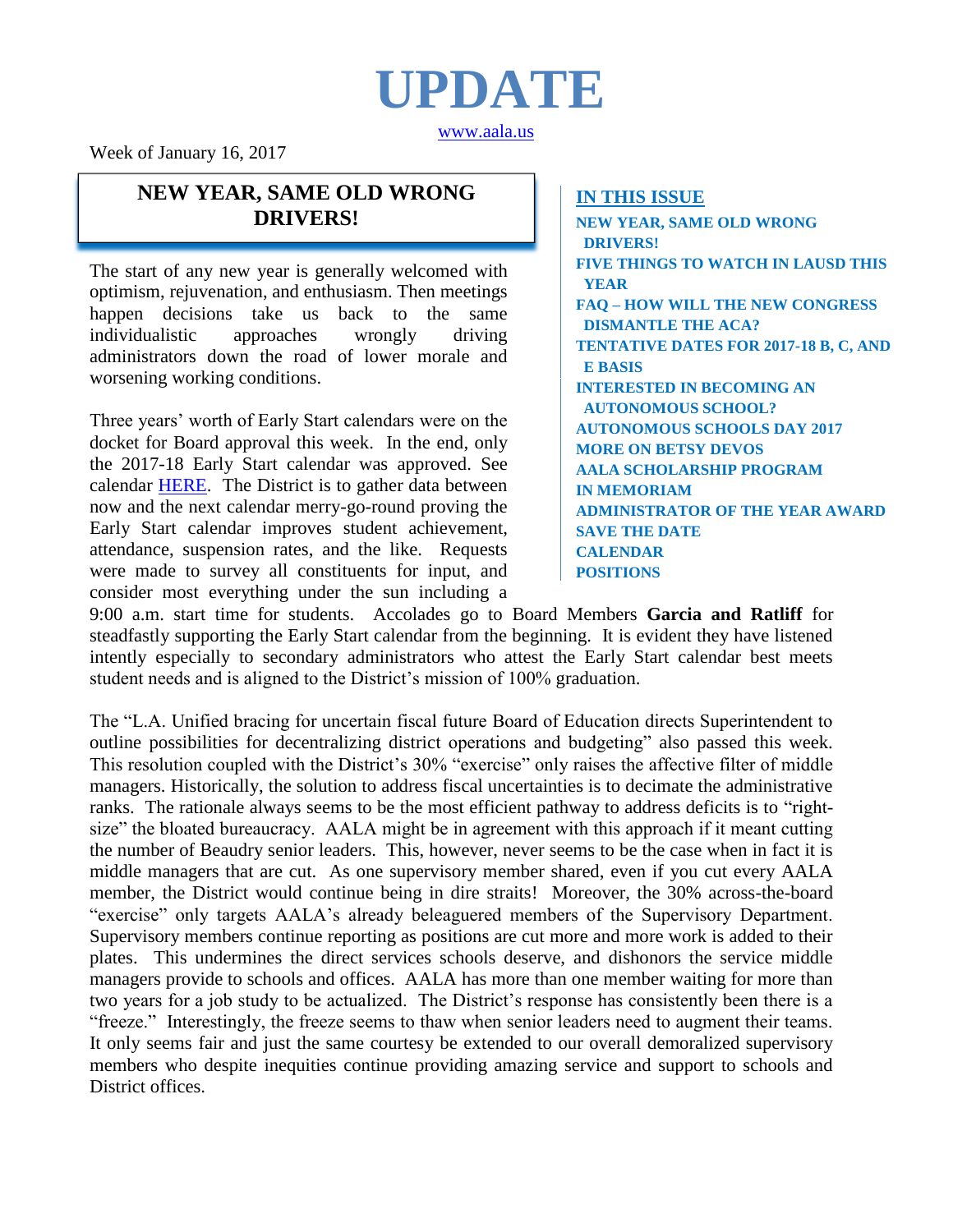### *NEW YEAR, SAME OLD (Cont.)*

As the District likes to say, every day is the right day to provide the right supports and make midcourse corrections. It is still early in the new year and putting the "pedal to the metal" can put us back on track with the right drivers:

- $\checkmark$  Stop introducing resolutions and exercises that incite fear and are perceived as attacks on the very middle managers the District entrusts to educate every student.
- $\checkmark$  "Exercises" need to be more thoughtful, transparent, and communicated to supervisory members. As is, the 30% exercise seems arbitrary, top-down, and across the board. Might a better approach be what departments need to grow by 300% to curb the declining enrollment tide? Are there departments that are efficiently functioning at their current funding level? If so, should not this department be exempt from the exercise? Have senior leaders provided the right supports for departments not functioning up to speed by analyzing: How do we know it is working? How do we replicate what is working? What needs to be done when it is not working? To what extent have middle managers been invited to discuss their work, and what they believe is an efficient and meaningful reorganization of their duties and responsibilities? Otherwise, it all seems arbitrary and disconcerting.
- Everyone needs to stay in their lanes: Board members should stay in their lane and avoid getting immersed in the daily operations of schools and the concerns brought to them by their constituents and instead govern justly and craft the right policies to ensure 100% graduation; senior staff should continuously examine how they are interpreting and implementing board policy to guarantee administrators are receiving the right supports to improve teaching and learning; and AALA administrators will continue their commitment to driving in the right lanes with the full-expectation they will not unintentionally be rear-ended or intended roadkill for political expediency.

## **FIVE THINGS TO WATCH IN LAUSD THIS YEAR**

Last week, the popular online newspaper, *LA School Report* identified five things that LAUSD is facing in 2017 that bear watching. AALA also believes these are critical areas and has been working toward beneficial resolution of these issues for our members. The areas of concern are:

#### BUDGET

The District notified the county and state late last year of an anticipated large budget deficit in the 2018-19 school year. This is not new information, as District officials have been warning of this for the past two years. However, this notification to the state and county formalizes the District's position and officially puts it on the watch list by the California DOE. A major cause of the budget deficit is a potential \$13 billion in unfunded liability for retiree healthcare benefits, due to increases in all plans. Another obstacle is that the state is challenging the District's use of state funds, specifically with regard to special education, foster youth, English learners, and low-income students. Plans have been floated to reduce local district and central office staff by 30% and Board Members **Mónica Ratliff** and **Dr. Ref**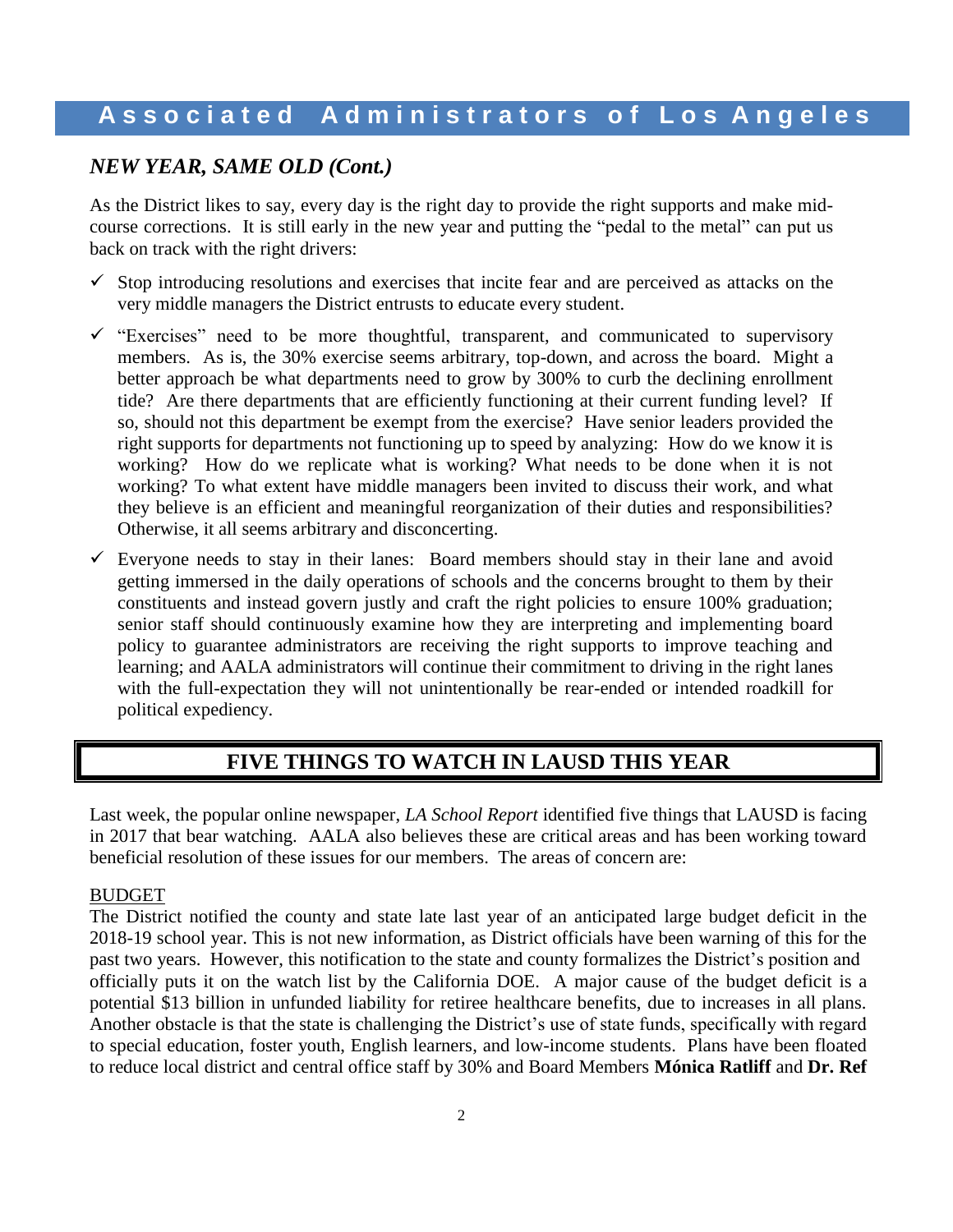## *WATCH (Cont.)*

**Rodriguez** are introducing a resolution to explore the possibility of moving out of the Beaudry building and selling or leasing it to another entity.

### IMMIGRATION

In December, the Board passed a resolution committing itself to protecting children from fear and uncertainty and supporting families who are feeling threatened by the new administration's antiimmigration rhetoric. With an estimated 25% of LAUSD students potentially affected by the threat of mass deportations, the District has proclaimed itself a safe zone and has established centers to provide resources and referrals to families. Community colleges, the Cal State, and the UC systems have all pledged the same support to their students.

### GRADUATION RATES

While we celebrated the increase in the 2016 graduation rate, many people questioned the statistics and the rapid increase. The District spent more than \$15 million in credit recovery programs last year to enable seniors to pass their A-G required courses, which raised the graduation rate to 75%, still below the state average of 82%. According to a report just released, 59 percent of this year's  $12<sup>th</sup>$  grade students are on track to graduate, compared to 54 percent last year. Hopefully, LAUSD can continue to raise, or at least sustain, its graduation rate.

### ENROLLMENT DECLINE

It is not news to anyone that the District has been losing enrollment for a number of years, losing nearly 100,000 students since 2010. As the nation's public school district with the largest number of students enrolled in charter schools, LAUSD must develop ways to make its schools more attractive to parents and students, hence the establishment of 13 new magnet programs for the next school year.

### SCHOOL BOARD ELECTIONS

As noted in *Update* last week, the upcoming primary election, in which three LAUSD Board of Education seats will be filled, is critical. AALA's PAC will be taking an active role, beginning with interviews of the many candidates. An interesting fact about this election is that the winners will serve terms of 5 ½ years, due to the vote to align city elections with state and federal ones. **Mónica García** and **Steve Zimmer** are two incumbents who are running for reelection. **Mónica Ratliff** is not seeking reelection as she is running for L.A. City Council.

## **HEALTH BENEFITS FAQ—** *HOW WILL THE NEW CONGRESS DISMANTLE THE ACA?*

AALA provides this brief summary on the potential repeal or amendment of the Affordable Care Act and its impact on our District medical coverage. The following information was presented at the Health Benefits Committee's (HBC) first 2017 meeting, and contains information gathered from Segal Consulting's public sector benefits compliance news published by the Segal Company, HBC's healthcare consultant.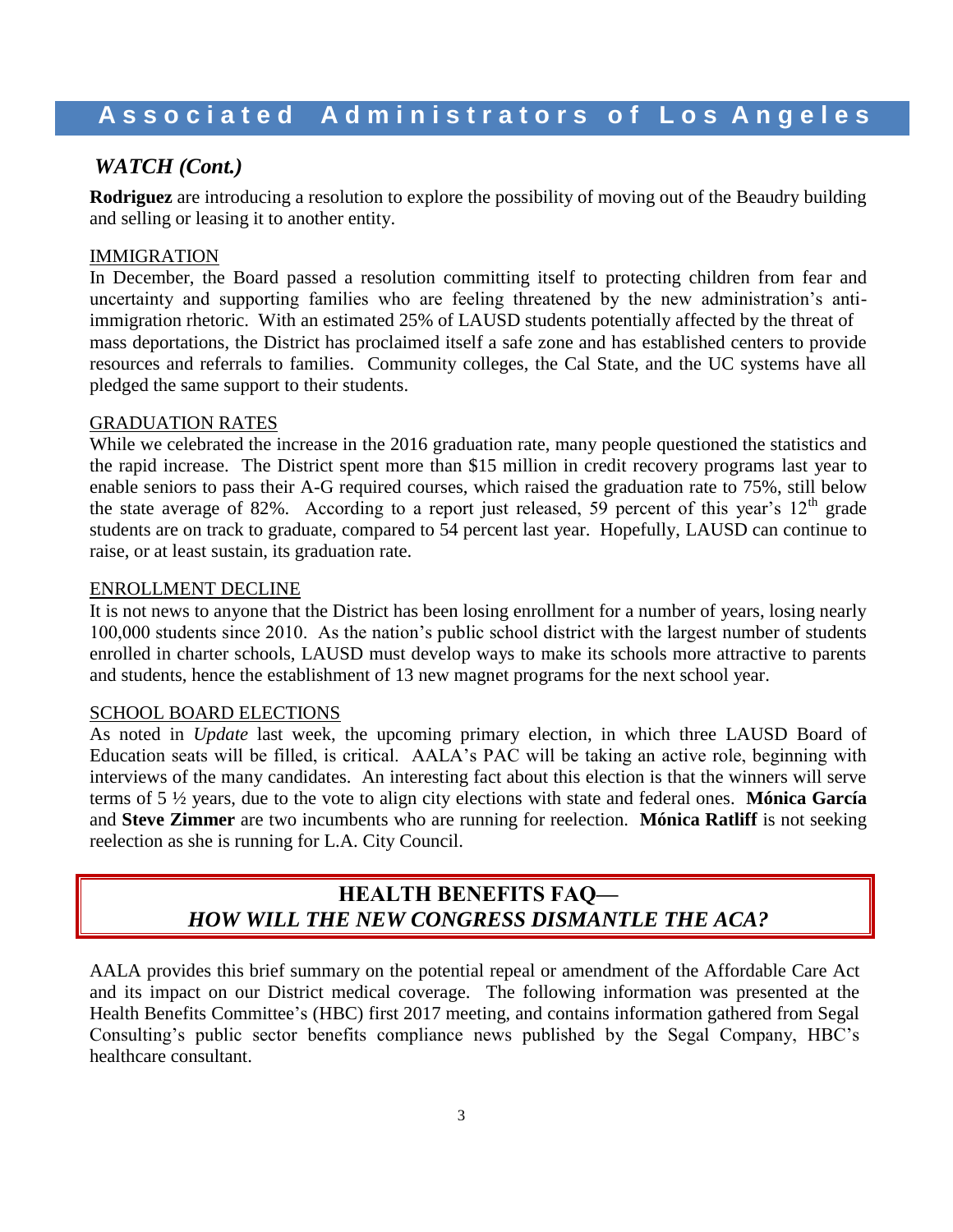## *FAQ (Cont.)*

### **Will Congress be able to fully repeal the Affordable Care Act in 2017?**

If Congress votes along party lines, Senate Republicans do not have a super majority of 60 votes needed to overcome a filibuster by Democrats. This means a full repeal may not come to a vote.

### **How will Congress move to dismantle the ACA?**

Through a process called budget reconciliation, a process that the Senate cannot filibuster, Congress, by a simple majority vote, can repeal the sections that fund the ACA. Of ACA taxes and expenditures, the following are most at risk for repeal—the individual mandate (penalty for not having health coverage), employer mandate (employer penalty for not providing healthcare), subsidies to individuals to purchase coverage from state/federal exchanges, the risk-stabilization program (funding to mitigate insurer risks for insuring very ill individuals), Medicaid expansion, tax credit for small businesses, Medicare taxes for high-income individuals and on investment income and others, and the 40% excise tax on high-cost plans. This latter tax has already been delayed to 2020, but according to Segal, could be repealed entirely.

#### **Are there provisions that are likely to be safe from repeal during budget reconciliation?**

Yes. They include coverage for adult children to age 26 and bans on the following: excluding individuals with preexisting conditions, annual lifetime dollar limits on "essential health benefits" (10 services), retroactive termination of coverage, waiting periods more than 90 days, among others. Other protected areas are applicable to nongrandfathered plans (District plans are grandfathered) and include the requirement of free preventive services, cost-sharing limits, revised appeals process/review by an independent review organization, and a few others. Because budget reconciliation only deals with discretionary spending, mandated programs like Medicare cannot be touched. Thus, the changes to make Medicare more cost-efficient under the ACA remain in place.

### **Knowing that the repeal of specific funding of the ACA could result in millions of the newly insured losing their medical benefits, how will repeal of funding affect our District benefits?**

The effects of defunding certain parts of the ACA may have little impact on our medical plans. In fact, many of the fees and taxes included in the ACA will go away and could lower premiums. While **President-elect Trump** has supported retaining universal access to health insurance and no exclusion of preexisting conditions, the Republican-majority Congress may remove ways to fund these provisions. The State of California, however, passed state insurance laws in 2010 that would preserve these provisions for the LAUSD plans, regardless of federal action.

In the immediate future there will be no changes to the benefits provided to active and retired employees of LAUSD.

## **TENTATIVE DATES FOR B, C, AND E BASIS**

Below are the tentative dates for B, C, and E Basis for next year:

| <b>B BASIS</b>                      | <b>C BASIS</b> | <b>E BASIS</b>                                 |
|-------------------------------------|----------------|------------------------------------------------|
| $2017 - 2018$ 7/31/2017 - 6/15/2018 |                | $8/14/2017 - 6/8/2018$ $7/20/2017 - 6/25/2018$ |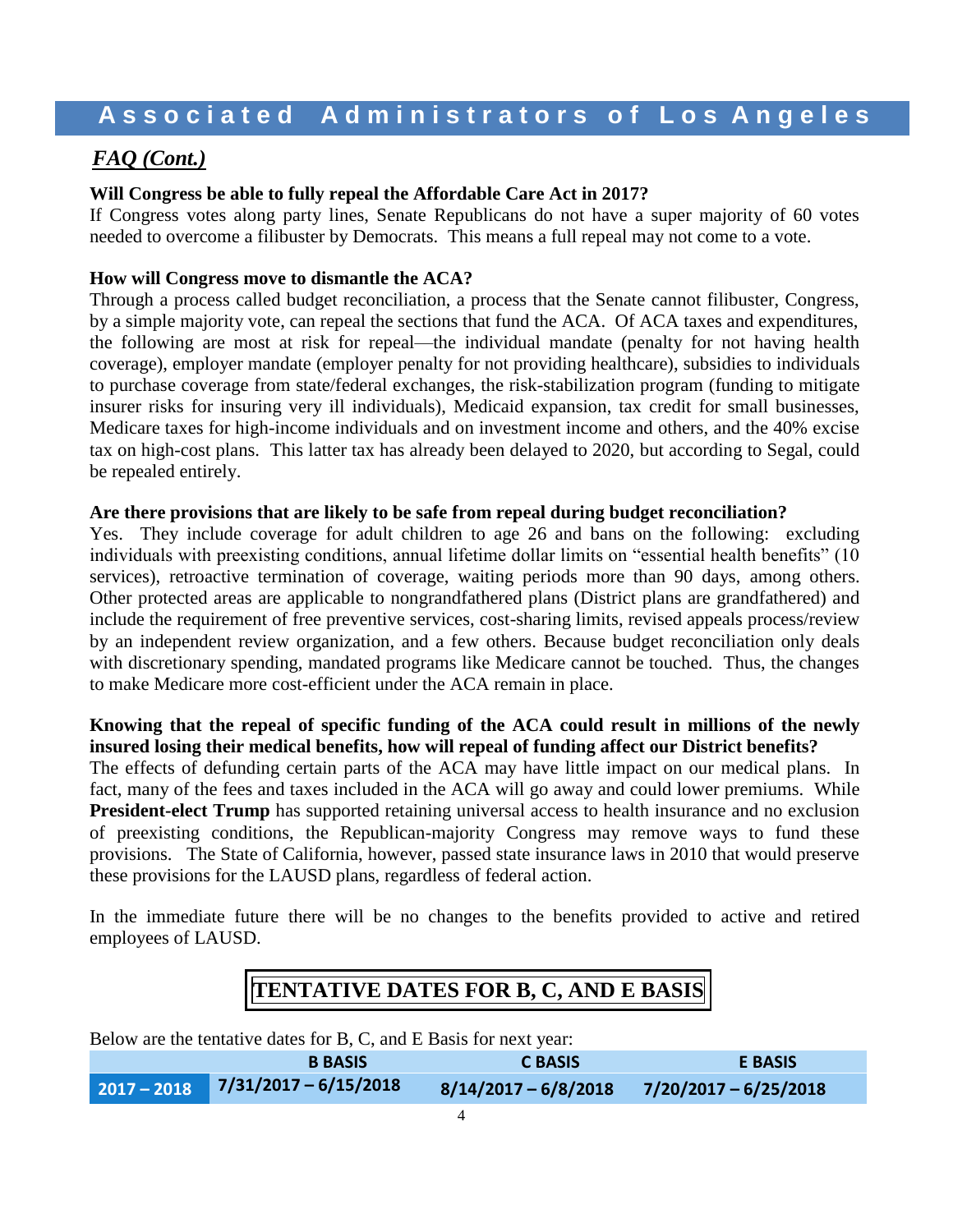## **INTERESTED IN BECOMING AN AUTONOMOUS SCHOOL?**

*AALA thanks Delia Estrada, AALA Representative to LOOC, for providing this information.*

Has your school ever wanted to do things differently? The Local Options Oversight Committee (LOOC) can help you break free and become an autonomous school! LOOC is excited to announce the details of the Autonomous School Workshops Series 6 for spring 2017. If your school is interested, you must attend two workshops: *Becoming an Autonomous School* and *Writing a Proposal.* Each workshop will be offered on four different dates in various locations throughout the District, beginning on January 19, 2017. Please click [HERE](http://www.aala.us/docs/2017/01/Autonomous-workshop-flyer-2016-2017-3.pdf) to view the flyer and obtain additional information.





# **AUTONOMOUS SCHOOLS DAY 2017**

Are you an autonomous school? Have you registered for the first annual Autonomous School Day presented by the Local Options Oversight Committee on **Saturday, February 11, 2017**? Two team members per school may attend and participants will receive 4 hours of training rate (\$100) for attending. We recommend the principal and chapter chair, but you may also send designees. Please register by Thursday, February 9, 2017, at<https://lausdisi.wufoo.com/forms/m20aea40axhys6/>

For additional information, please email [looc@lausd.net](mailto:looc@lausd.net) or contact a LOOC team member: **Delia Estrada**, AALA Representative, 213.241.3077, [delia.estrada@lausd.net](mailto:delia.estrada@lausd.net) **Elaine Kinoshita**, LAUSD Representative, 213.241.0127, [elaine.kinoshita@lausd.net](mailto:elaine.kinoshita@lausd.net) **Julie Van Winkle**, UTLA Representative, 213.241.8772, [julie.vanwinkle@lausd.net](mailto:julie.vanwinkle@lausd.net)

## **MORE ON BETSY DEVOS, NOMINEE FOR U.S. SECRETARY OF EDUCATION**

The nomination hearing for **Betsy DeVos**, **Donald Trump's** nominee for the Secretary of Education, scheduled for January 11, 2017, has been postponed until January 17, in order to allow time for her to be cleared by the Office of Government Ethics. According to the *Washington Post*, "She is one of several Trump nominees whose vast wealth and considerable financial holdings have overwhelmed the bipartisan Office of Government Ethics, which is responsible for vetting Cabinet nominees." The actual vote by the Committee on Health, Education, Labor and Pensions (HELP) will still be held on January 24, 2017, according to its chairperson, Senator **Lamar Alexander** (R–Tenn.).

DeVos, who has said that traditional public education is a monopoly and a dead end, has raised alarm in the public education sector, but she also has some strong supporters, who include **Mitt Romney**, 2012 Republican presidential nominee and former governor of Massachusetts, who said that she is perfect to *challenge the education establishment* because she doesn't need a job and is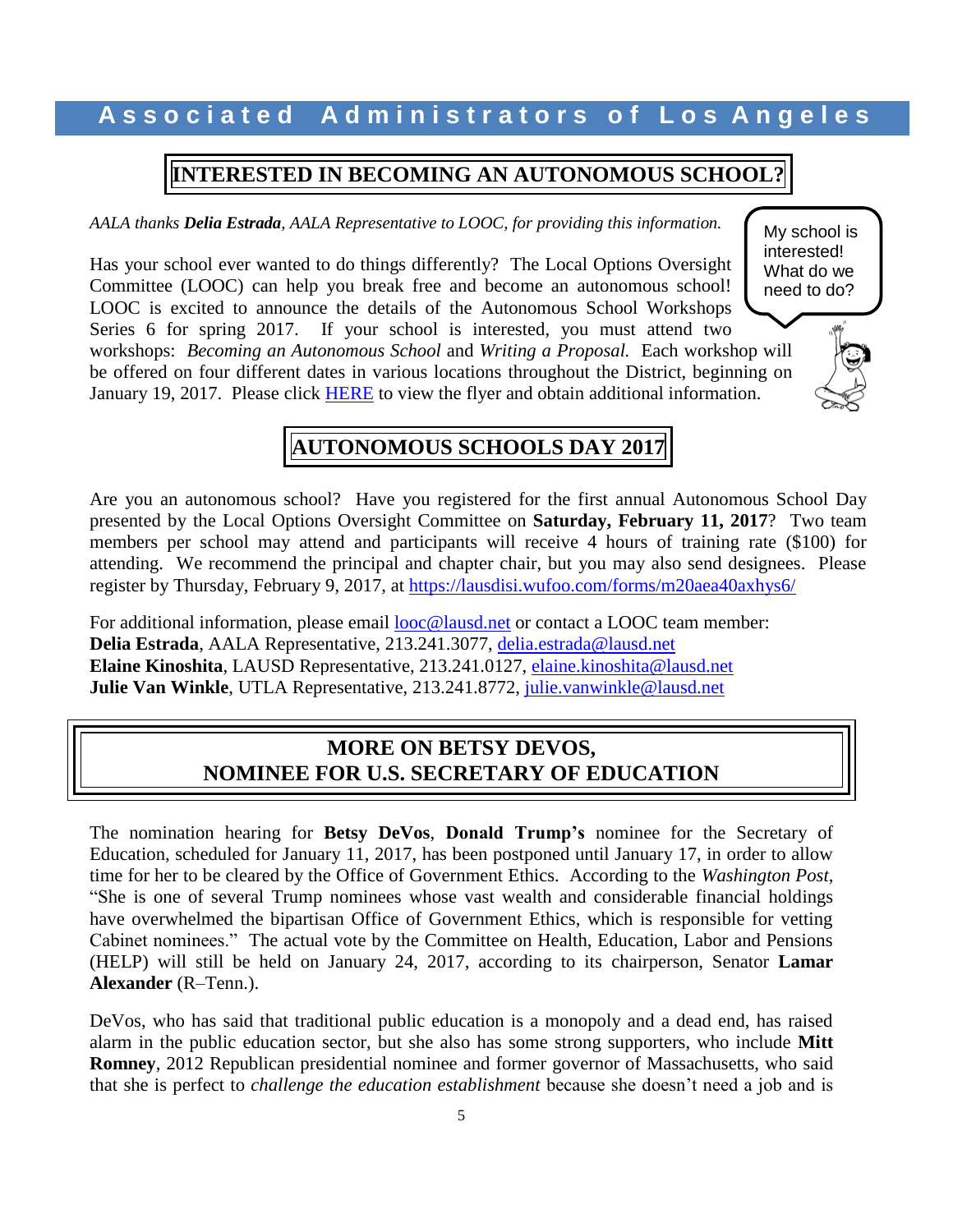## *DEVOS (Cont.)*

financially well-off. **Jeb Bush**, former governor of Florida, is also a supporter, and DeVos served on the board of his Foundation for Excellence in Education, that is supportive of school choice, teacher accountability tied to test scores, and other conservative policies. Twenty current Republican governors are fans and sent a letter of support to the HELP committee. Another letter was received from the Home School Legal Defense Association saying that she has a positive view of alternative forms of education. **Amanda Price**, former member of the Michigan House of Representatives, supports the nominee because she agrees that DeVos will support parental choice in education.

Those who are skeptical, if not outright opposed, to the nominee include **Lilly Eskelsen García**, NEA President, and **Randi Weingarten**, AFT President. Ms. Weingarten said, "Betsy DeVos is…an ultra-wealthy heiress who uses her money to game the system and push a special-interest agenda." A coalition of more than 200 national nonprofit organizations sent a letter to the HELP Committee accusing DeVos of seeking "to undermine bedrock American principles of equal opportunity, nondiscrimination and public education itself." The NAACP and the League of United Latin American Citizens signed a letter saying that in reference to immigrant students and those with disabilities, they "are deeply troubled by the unacceptable rhetoric of the president-elect … and the absence of a record of DeVos' support for these students." The Leadership Conference on Civil and Human Rights is also in opposition to her nomination. Another education group's leader, **Marla Kilfoyle** of the Badass Teachers Association which opposes school choice and the privatization of public schools, said, "Public education is not a business...public education should be about nurturing our most valuable resource – our children."

**Dr. Diane Ravitch**, education historian and activist who writes a daily blog, has continuously blasted DeVos and said that she does not agree with any of her ideas about school reform. She sums up her position by saying, "**DeVos** is a billionaire who has never worked in a public school, never attended a public school, never sent her own children to public school. She has lived in a billionaire bubble of privilege. She has no understanding of the needs of our nation's public schools, and she is in fact actively hostile to them. This is unacceptable. She is unacceptable. Our public schools are one of the cornerstones of our democracy. We have never had a Secretary of Education who was opposed to public schools. We should never have one."

## **THANK YOU FOR SUPPORTING THE** *FRIENDS OF AALA* **SCHOLARSHIP PROGRAM**

We wish to thank the many AALA members, active and alumni, and friends who have contributed to our scholarship program. We are on our way to meeting our goal to award 35 scholarships this spring in honor of our 35 years of service. Therefore, we are encouraging you to send in your donation, if you have not already done so. Simply mail a check made out to *Friends of AALA* to AALA, 1910 W. Sunset Blvd., Suite 850, Los Angeles, CA 90026, or visit the AALA website, [www.aala.us,](http://www.aala.us/) and click on the DONATE button on the right side.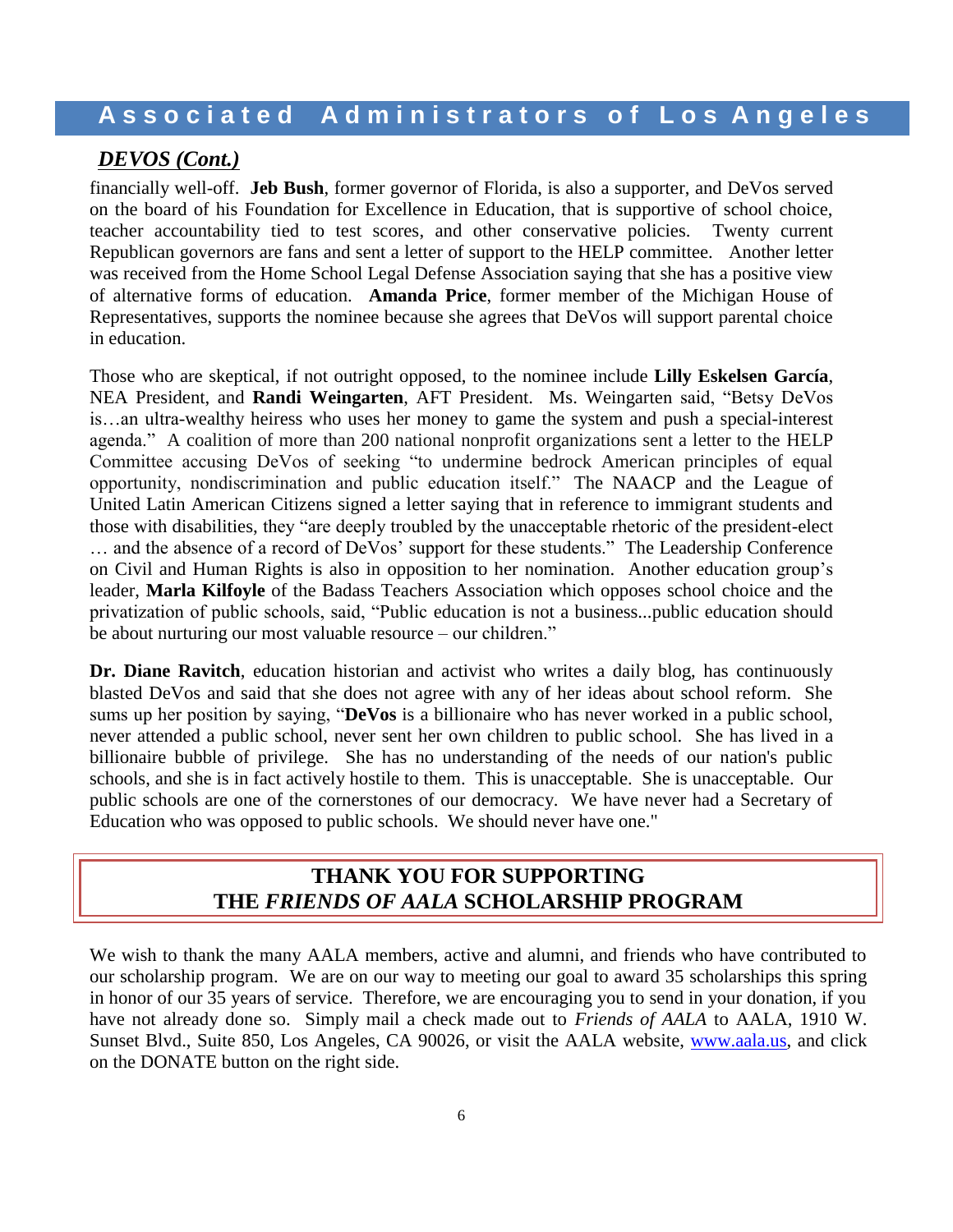## *SCHOLARSHIP (Cont.)*

To show you where your money goes, we are sharing communication we received from one of the 2016 scholarship winners**Daisy Sanchez**. Daisy graduated from Belmont High School and matriculated to the University of California, Berkeley, where she just finished her first semester. Please see her letter below:



*I am officially done with my first semester at Cal!! I am so proud and content because I passed all my courses. I do have to admit that it was difficult being up there. The most challenging part was not really the academics, but being away from my family. Knowing that I didn't have my family near me brought me down at times. I have always valued my parents and siblings, but being away from them has enabled me to see how attached I am to them and how special they are to me. I have also created a stronger and better relationship with my parents throughout my first semester.* 

*In regards to my academics, there was only one class I struggled a lot with, College Writing R1A (CWR1A). Since the first day I was in the class, I knew it was going to be very challenging and it was. I was always terrified about not being able to pass this course. However, I did everything I could possibly do to help me pass the course and fortunately, I did.* 

*The scholarship money played an essential role in helping me succeed through my first semester. The scholarship money helped in diminishing my stress and preoccupations. Thanks to the scholarship money, I didn't have to do work-study, which would have made my semester much more difficult since CWR1A was very time consuming. Additionally, I didn't have to worry about constantly asking my parents to send me money. Thus, I was not another burden to my parents. I never had to ask for money to cover for snacks, transportation, school supplies, and other personal items. This made me feel relieved because I know that they have been financially struggling since my mom has been working less hours and they have to worry about several expenses. The scholarship money came especially in handy towards the beginning of the year when I had to purchase the necessary books for my courses. Overall, the money helped me have a smooth transition because it reduced the level of stress I underwent.*



**MARGARET ROLAND―**Former principal at Fremont High School and assistant principal at Los Angeles Academy Middle School and at Bravo Medical Magnet High School; APSSS at Los Angeles High School and Sepulveda Middle School; and APSCS at Porter Middle School. Ms. Roland retired from the District on February 20, 2004, and passed away in December 2016 in Louisiana. A memorial service will be held at 4:00 p.m. on Monday, February 12, 2017, at Tree of Life Baptist Church, 9702 S. Holmes Ave., Los Angeles.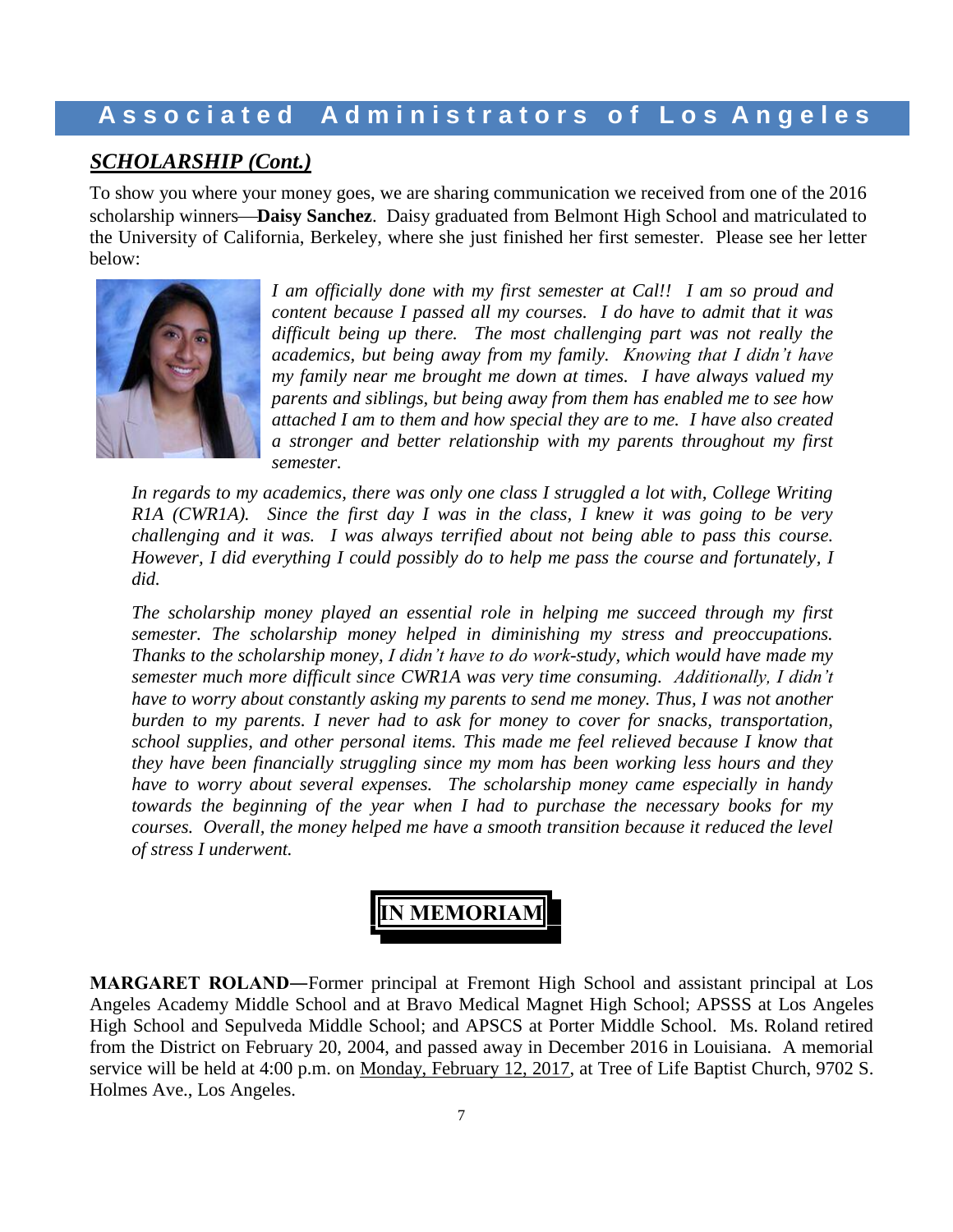## **ADMINISTRATOR OF THE YEAR AWARD**

AALA is excited to announce that the California Credit Union is once again sponsoring the *AALA Administrator of the Year* awards for five exemplary administrators, one from each AALA department (Adult, Elementary, Secondary, Supervisory, and Unit J). The awards come with a \$500 stipend to be used to help support an LAUSD student program or activity, which can include a donation to Friends of AALA to support the scholarship program. AALA active members who have served at least three years as an administrator/supervisor are eligible to be nominated for an award. The nomination application for the award is due on **Friday, February 24, 2017**, and an announcement of the selected recipients will be made in April. For criteria and the application, please **HERE**.

## **SAVE THE DATE**

**Mattie Adams-Robertson** former principal of Harbor Teacher Preparation Academy retired last summer after 36 years of service! AALA members are invited to attend her retirement celebration on Saturday, February 18, 2017, at 7:00 p.m. at the Club House at Recreation Park 18 Golf course, 5001 Deukmejian Drive, Long Beach. The cost is \$40 per person and you are asked to RSVP by January 25, 2017. Please send checks payable to HTPA/PTSA to 3553 Atlantic Avenue, Suite 1705, Long Beach, CA 90807. For more information, please call 310.830.1769 or email [plushaffairs@yahoo.com.](mailto:plushaffairs@yahoo.com)

| <b>EVENT</b>                                          | <b>DATE</b>               | <b>CONTACT</b>                         |  |
|-------------------------------------------------------|---------------------------|----------------------------------------|--|
| <b>JANUARY IS NATIONAL BLOOD DONOR AND</b>            |                           |                                        |  |
| <b>SLAVERY AND HUMAN TRAFFICKING PREVENTION MONTH</b> |                           |                                        |  |
| <b>CalSTRS Pre-Retirement Workshop at</b>             | January 12, 2017          | <b>Maria Voigt, 213.241.6365</b>       |  |
| Hazeltine ES Auditorium                               | 4:00 p.m. $-5:30$ p.m.    |                                        |  |
| Dr. Martin Luther King, Jr. Birthday                  | January 16, 2017          |                                        |  |
| <b>Observed</b>                                       |                           |                                        |  |
| <b>Autonomous School Workshop #1 at</b>               | January 19, 2017          | <b>Delia Estrada</b> , 213.241.3077 or |  |
| Dorsey HS                                             | 4:30 p.m. $-7:00$ p.m.    | delia.estrada@lausd.net                |  |
| <b>ACSA Region 16 Representative Council</b>          | January 19, 2017          | Dr. Jack Bagwell, 818.252.5432         |  |
| <b>Meeting at TBD</b>                                 | 5:30 p.m. $-7:30$ p.m.    |                                        |  |
| <b>DACE Administrators' Meeting at East</b>           | January 20, 2017          | Dr. Clif de Córdoba,                   |  |
| L.A. Skills Center                                    | $8:00$ a.m. $-12:00$ p.m. | cdecordo@lausd.net                     |  |
| <b>AAPA Professional Development,</b>                 | January 21, 2017          | <b>Elaine Kinoshita,</b>               |  |
| <b>Preparing for your Best Interview, at Los</b>      | 7:30 a.m. $-12:00$ p.m.   | elaine.kinoshita@lausd.net             |  |
| Angeles ES                                            |                           |                                        |  |
| <b>Retirement Brunch for Christine</b>                | January 22, 2017          | $crizzz1@gmail.com$ or                 |  |
| <b>Rescigno</b> at Orange Grove Bistro, CSUN          | $11:00$ a.m. $-3:00$ p.m. | 661.313.3613                           |  |

# **CALENDAR**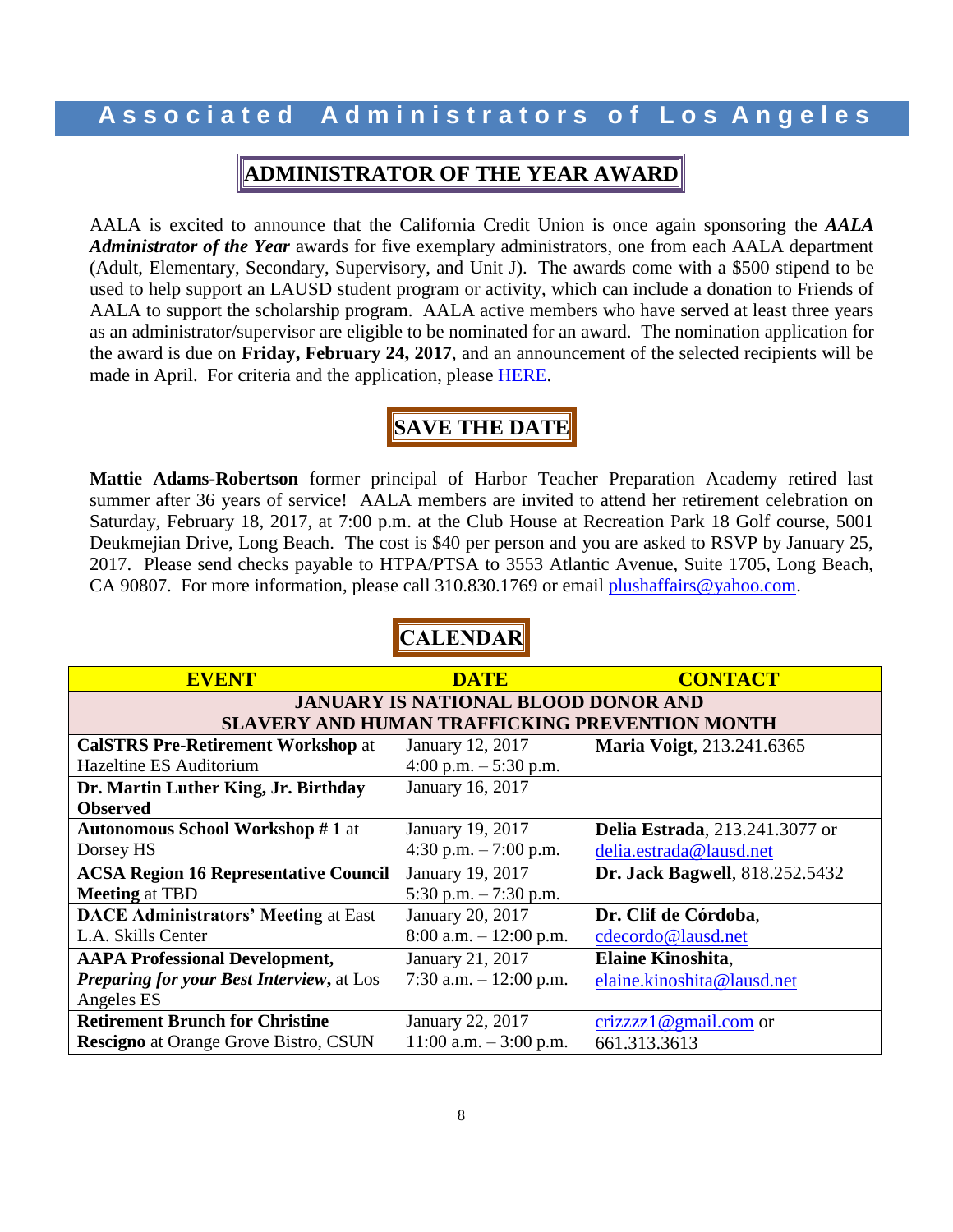| <b>EVENT</b>                                      | <b>DATE</b>              | <b>CONTACT</b>                              |  |
|---------------------------------------------------|--------------------------|---------------------------------------------|--|
| <b>Autonomous School Workshop #1 at</b>           | January 23, 2017         | Delia Estrada, 213.241.3077 or              |  |
| LD Northwest                                      | 4:30 p.m. - 7:00 p.m.    | delia.estrada@lausd.net                     |  |
| <b>COBA Meeting at Crenshaw HS-</b>               | January 25, 2017         | <b>Josephine Ruffin</b> , 323.296.2040 or   |  |
| Library                                           | 5:30 p.m.                | josephineruffin@sbcglobal.net               |  |
| <b>SHSOPO Meeting at Belmont HS</b>               | January 26, 2017         | Jason Camp, 818.881.7737                    |  |
|                                                   | 8:00 a.m. $- 12:30$ p.m. |                                             |  |
| <b>Autonomous School Workshop #1 at</b>           | January 26, 2017         | Delia Estrada, 213.241.3077 or              |  |
| $135^{\text{th}}$ St. ES                          | 4:30 p.m. $-7:00$ p.m.   | delia.estrada@lausd.net                     |  |
| <b>CalPERS Benefits Education Event at</b>        | January 27 - 28, 2017    | <b>Click HERE</b>                           |  |
| the Sheraton Hotel in Carlsbad                    | 8:30 a.m. $-4:00$ p.m.   |                                             |  |
| <b>Academic Decathlon at Roybal LC</b>            | January 28, 2017         | <b>Cliff Ker, Coordinator, 213.241.3503</b> |  |
|                                                   | 7:30 a.m.                |                                             |  |
| <b>Autonomous School Workshop #1 at</b>           | January 30, 2017         | <b>Delia Estrada</b> , 213.241.3077 or      |  |
| LD East                                           | 4:30 p.m. $-7:00$ p.m.   | delia.estrada@lausd.net                     |  |
|                                                   |                          |                                             |  |
| <b>FEBRUARY IS AFRICAN AMERICAN HISTORY MONTH</b> |                          |                                             |  |
| <b>OMA Meeting at Beaudry, 2-131</b>              | February 1, 2017         | Dr. Marguerite Williams,                    |  |
|                                                   | 7:30 a.m. $-10:00$ a.m.  | 213.241.0151                                |  |
|                                                   |                          |                                             |  |
| <b>SEPO Meeting at Beaudry Building</b>           | February 1, 2017         | Casey Johnson, 310.391.0568                 |  |
|                                                   | $1:00$ p.m. $-4:30$ p.m. |                                             |  |
| <b>CalSTRS Pre-Retirement Workshop</b>            | February 2, 2017         | Maria Voigt, 213.241.6365                   |  |
| at Caroldale Avenue ES Auditorium                 | 4:00 p.m. $-5:30$ p.m.   |                                             |  |
| <b>AALA Representative Assembly</b>               | February 2, 2017         | Cathy Vacca, 213.484.2226                   |  |
| <b>Meeting</b>                                    | 4:30 p.m.                |                                             |  |
| <b>DACE Administrators' Meeting at</b>            | February 3, 2017         | Dr. Clif de Córdoba,                        |  |
| East L.A. Skills Center                           | 8:00 a.m. 12:00 p.m.     | cdecordo@lausd.net                          |  |
| <b>Academic Decathlon at Roybal</b>               | February 4, 2017         | <b>Cliff Ker, Coordinator</b>               |  |
| <b>Learning Center</b>                            | 7:30 a.m.                | 213.241.3503 or cliff.ker@lausd.net         |  |
| <b>EPO Meeting at Pickwick Gardens</b>            | February 10, 2017        | Ana Escobedo, 213.250.7450                  |  |
| (Required)                                        | 7:30 a.m. $-12:00$ p.m.  |                                             |  |
| <b>OEECA Meeting at Beethoven EEC</b>             | February 10, 2017        | <b>Obioma Uche</b> , 323.234.1428           |  |
|                                                   | 10:00 a.m. $-2:30$ p.m.  |                                             |  |
| <b>CCAE Meeting at AFOC</b>                       | February 10, 2017        | Sonya Ramirez, 310.547.5551,                |  |
|                                                   | $2:30$ p.m. $-4:00$ p.m. | ext. 205, or sramir1@lausd.net              |  |
| <b>Academic Decathlon Awards</b>                  | February 10, 2017        | <b>Cliff Ker, Coordinator, 213.241.3503</b> |  |
| <b>Ceremony</b> at Hollywood HS                   | 6:30 p.m.                |                                             |  |
| <b>Autonomous Schools Day at</b>                  | February 11, 2017        | <b>Delia Estrada</b> , 213.241.3077 or      |  |
| <b>Sotomayor Complex MPR</b>                      | 7:30 a.m. $-12:00$ p.m.  | delia.estrada@lausd.net                     |  |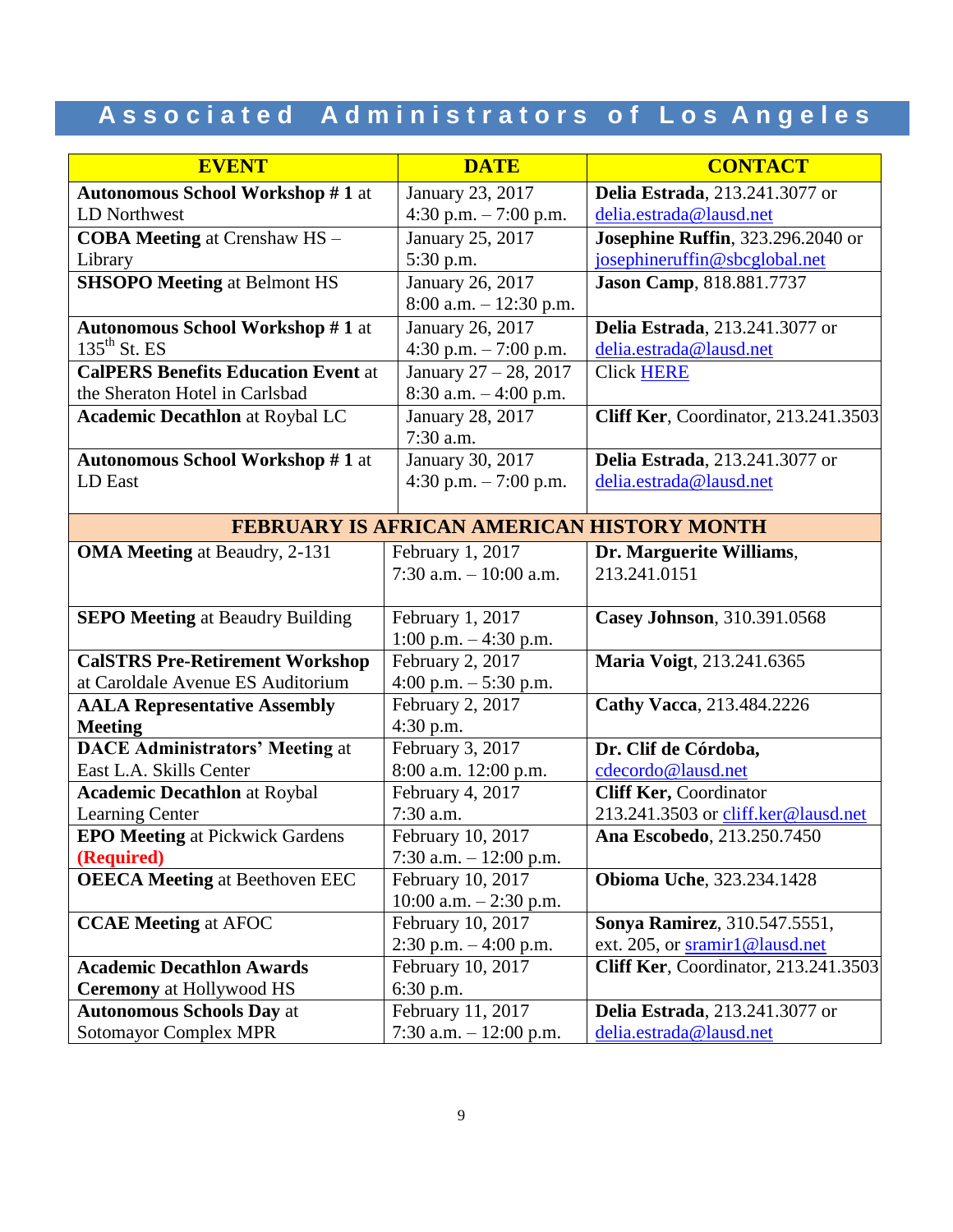## **A s s o c i a t e d A d m i n i s t r a t o r s o f L o s A n g e l e s**

# **POSITIONS AVAILABLE**

*Note to Applicants: Please be advised that you are responsible for making sure all the District requirements have been met. Do not contact AALA for information regarding positions; for detailed requirements for positions and*  employment updates use the contact phone number provided in the announcement or visit the District website at [http://www.lausdjobs.org](http://www.lausdjobs.org/) *(classified) or* <http://achieve.lausd.net/Page/1125> *(certificated). Employees who change basis during the school year may not earn a full year of service credit and annualized employees who change their basis during the year may sustain an annualized settlement.*

## **CERTIFICATED, SCHOOL-BASED**

### *ASSISTANT PRINCIPAL, SECONDARY*

**Gardena High School, Local District South, MST 41G, B Basis.** For more information and application procedures, please click on [School-Based](http://achieve.lausd.net/Page/3505) Vacancie[s](http://achieve.lausd.net/Page/3505) or contact **Veronica Aragon**, Director, at 310.354.3400. Application deadline is 4:00 p.m., Wednesday, January 25, 2017.

**Kennedy High School, Local District Northwest, MST 41G, B Basis.** For more information and application procedures, please click on [School-Based](http://achieve.lausd.net/Page/3505) Vacancie[s](http://achieve.lausd.net/Page/3505) or contact **Joseph Nacorda**, Director, at 818.654.3600. Application deadline is 5:00 p.m., Friday, January 27, 2017.

**Social Justice Humanitas Academy, Cesar Chavez Complex, Local District Northeast, MST**  40G, B Basis. For more information and application procedures, please click on **[School-Based](http://achieve.lausd.net/Page/3505)** [Vacancies](http://achieve.lausd.net/Page/3505) or contact **Veronica Arreguin**, Director, at 818.252.5400. Application deadline is 5:00 p.m., Wednesday, January 25, 2017.

#### *ASSISTANT PRINCIPAL, ELEMENTARY*

**Eastman Elementary School, Local District East, MST 38G, B Basis.** For more information and application procedures, please click on [School-Based](http://achieve.lausd.net/Page/3505) Vacancie[s](http://achieve.lausd.net/Page/3505) or contact **Frances Baez**, Director, at 323.224.3178. Application deadline is 5:00 p.m., Wednesday, January 25, 2017.

#### *SCHOOL IMPROVEMENT GRANT COORDINATOR*

**Barton Hill Elementary School, Local District South, MST 37G, B Basis.** For more information and application procedures, please click on [School-Based](http://achieve.lausd.net/Page/3505) Vacancie[s](http://achieve.lausd.net/Page/3505) or contact **Gina M. Ellis**, Director, at 310.354.3400. Application deadline is 4:00 p.m., Friday, January 27, 2017.

### **CLASSIFIED**

#### *PAINTING TECHNICAL SUPERVISOR*

**Facilities Services Division, \$87,100 - \$108,100, 10-, 11-, or 12-month position.** For more information and application procedures, please click [HERE.](https://btserec.lausd.net/sap/bc/webdynpro/sap/zerwd_a_refcode_srch_int?sap-client=910) Application deadline is Tuesday, January 24, 2017.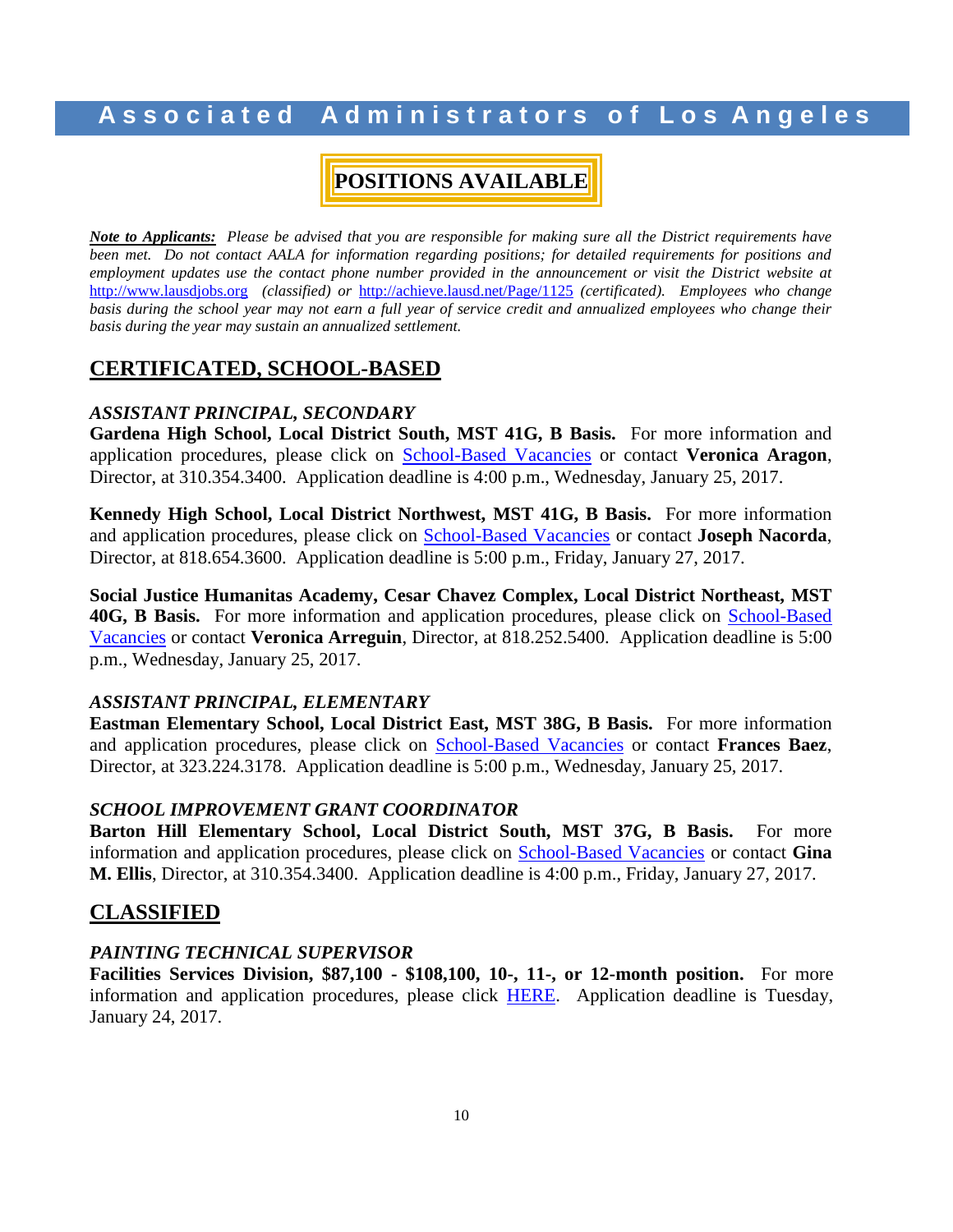# **PREVIOUSLY ANNOUNCED POSITIONS**

| <b>CERTIFICATED POSITIONS</b>                                                                                              | <b>LOCATION</b>                                                                  | <b>CONTACT</b>                                                       | <b>DEADLINE</b>                                                |
|----------------------------------------------------------------------------------------------------------------------------|----------------------------------------------------------------------------------|----------------------------------------------------------------------|----------------------------------------------------------------|
| COORDINATOR, TITLE I<br>MST 41G, E Basis                                                                                   | <b>Local District</b><br>West, Federal and<br><b>State Education</b><br>Programs | Karen Ryback, Executive<br>Director, 213.241.6990                    | $5:00$ p.m.<br>Friday<br>January 13, 2017                      |
| ASSISTANT PRINCIPAL,<br><b>SECONDARY</b><br>MST 40G, B Basis                                                               | Angelou<br>Community HS,<br><b>Local District</b><br>Central                     | Georgia Lazo, Director,<br>213.241.0126                              | 5:00 p.m.<br>Friday<br>January 13, 2017                        |
| <b>SPECIALIST</b><br>MST 38G, A Basis                                                                                      | Parent,<br>Community, and<br><b>Student Services</b>                             | Tony McKlem,<br>tony.mcklem@lausd.net                                | 5:00 p.m.<br>Friday<br>January 13, 2017                        |
| DIRECTOR, DUAL LANGUAGE<br><b>PROGRAMS</b><br>MST 45G, E Basis                                                             | Multilingual and<br>Multicultural<br>Education<br>Department, DOI                | Hilda Maldonado,<br>hilda.maldonado@lausd.net                        | 5:00 p.m.<br>Thursday<br>January 19, 2017                      |
| <b>ADMINISTRATOR</b><br>MST 48G, A Basis                                                                                   | Parent and<br>Community<br>Services, DOI                                         | Patricia Carranza,<br>patricia.carranza@lausd.net<br>or 213.241.4822 | 5:00 p.m.<br>Friday<br>January 20, 2017                        |
| PRINCIPAL, ELEMENTARY<br>MST 42G, E Basis                                                                                  | San Gabriel ES,<br><b>Local District</b><br>East                                 | Jose A. Hernandez,<br>Director, 323.224.3100                         | 5:00 p.m.<br>Friday<br>January 20, 2017                        |
| COORDINATOR, STANDARD<br>ENGLISH LEARNER PROGRAM<br>MST 41G, E Basis                                                       | <b>Local District</b><br>Northwest, DOI                                          | Angela Hewlett-Bloch,<br>angela.hewlett@lausd.net                    | 5:00 p.m.<br>Friday<br>January 20, 2017                        |
| SPECIALIST, DUAL LANGUAGE<br><b>PROGRAMS</b><br>MST 38G, E Basis                                                           | Division of<br>Instruction                                                       | <b>Susana Cuevas,</b><br>susana.cuevas@lausd.net                     | <b>EXTENDED</b><br>5:00 p.m.<br>Friday<br>January 20, 2017     |
| SPECIALIST - SPECIAL<br><b>EDUCATION EMPHASIS</b><br>MST 38G, A Basis                                                      | District Intern<br>Program, Human<br>Resources<br>Division                       | Erika Dodge,<br>213.241.5466 or<br>emd8614@lausd.net                 | <b>EXTENDED</b><br>$5:00$ p.m.<br>Tuesday<br>February 28, 2017 |
| <b>CLASSIFIED POSITIONS</b><br>SENIOR CONSTRUCTION CLAIMS<br><b>MANAGER</b><br>\$101,800 - \$120,100, 12-month<br>position | <b>LOCATION</b><br>Facilities<br><b>Services Division</b>                        | <b>CONTACT</b><br><b>Click HERE</b>                                  | <b>DEADLINE</b><br>Monday<br>January 16, 2017                  |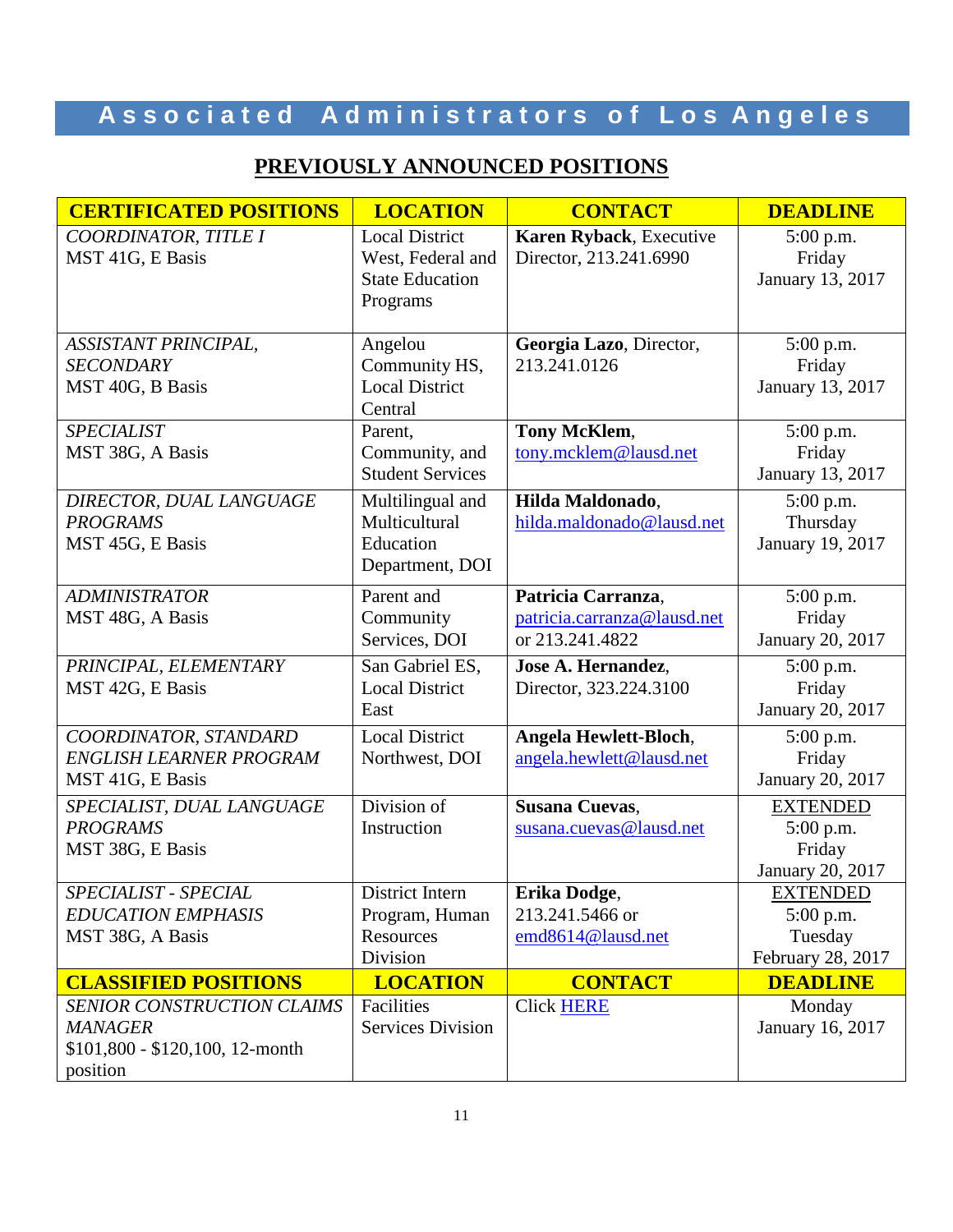| <b>CLASSIFIED POSITIONS</b>                        | <b>LOCATION</b>                        | <b>CONTACT</b>    | <b>DEADLINE</b>               |
|----------------------------------------------------|----------------------------------------|-------------------|-------------------------------|
| <b>DEPUTY CHIEF FACILITIES</b><br><b>EXECUTIVE</b> | Facilities<br><b>Services Division</b> | <b>Click HERE</b> | Wednesday<br>January 18, 2017 |
| $$186,000 - $231,700, 12$ -month<br>position       |                                        |                   |                               |
| <b>TELEVISION PRODUCER-</b>                        | <b>KLCS</b>                            | <b>Click HERE</b> | Wednesday                     |
| <b>DIRECTOR</b><br>\$86,100 - \$106,800, 12-month  |                                        |                   | January 18, 2017              |
| position                                           |                                        |                   |                               |
| <b>COMPUTER FORENSIC</b>                           | Office of the                          | <b>Click HERE</b> | Wednesday                     |
| <b>SPECIALIST</b>                                  | <b>General Counsel</b>                 |                   | January 18, 2017              |
| \$79,400 - \$98,900, 12-month                      |                                        |                   |                               |
| position<br><b>HUMAN RESOURCES</b>                 | Human                                  |                   | When Filled                   |
| <b>REPRESENTATIVE</b>                              | Resources                              | <b>Click HERE</b> |                               |
| $$72,400 - $92,000, 10-, 11-,$ or 12-              | Division                               |                   |                               |
| month position                                     |                                        |                   |                               |
| <b>SENIOR HUMAN RESOURCES</b>                      | Human                                  | <b>Click HERE</b> | When Filled                   |
| <b>REPRESENTATIVE</b>                              | Resources                              |                   |                               |
| \$74,400 - \$92,665, 10-, 11-, or 12-              | Division                               |                   |                               |
| month position                                     |                                        |                   |                               |
| <b>DIRECTOR OF LEGISLATIVE</b>                     | Office of                              | <b>Click HERE</b> | When Filled                   |
| AFFAIRS & GOVERNMENTAL                             | Government                             |                   |                               |
| <b>RELATIONS</b>                                   | Relations                              |                   |                               |
| $$147,700 - $184,000, 12$ -month                   |                                        |                   |                               |
| position<br>.NET DEVELOPER                         | Information                            | <b>Click HERE</b> | When Filled                   |
| \$90,900 - \$113,100, 12-month                     | Technology                             |                   |                               |
| position                                           | Division                               |                   |                               |
| DATABASE ADMINISTRATOR                             | Information                            | <b>Click HERE</b> | When Filled                   |
| \$101,100 - \$125,200, 12-month                    | Technology                             |                   |                               |
| position                                           | Division                               |                   |                               |
| SPECIAL ASSISTANT, CHIEF                           | Facilities                             | <b>Click HERE</b> | When Filled                   |
| <b>FACILITIES EXECUTIVE</b>                        | <b>Services Division</b>               |                   |                               |
| $$105,700 - $130,900, 12$ -month                   |                                        |                   |                               |
| position                                           |                                        |                   |                               |
| <b>CENTRAL BUSINESS ADVISOR</b>                    | <b>Charter Schools</b>                 | <b>Click HERE</b> | When Filled                   |
| $$114,919 - $142,350,12$ -month                    | Division                               |                   |                               |
| position                                           |                                        |                   |                               |